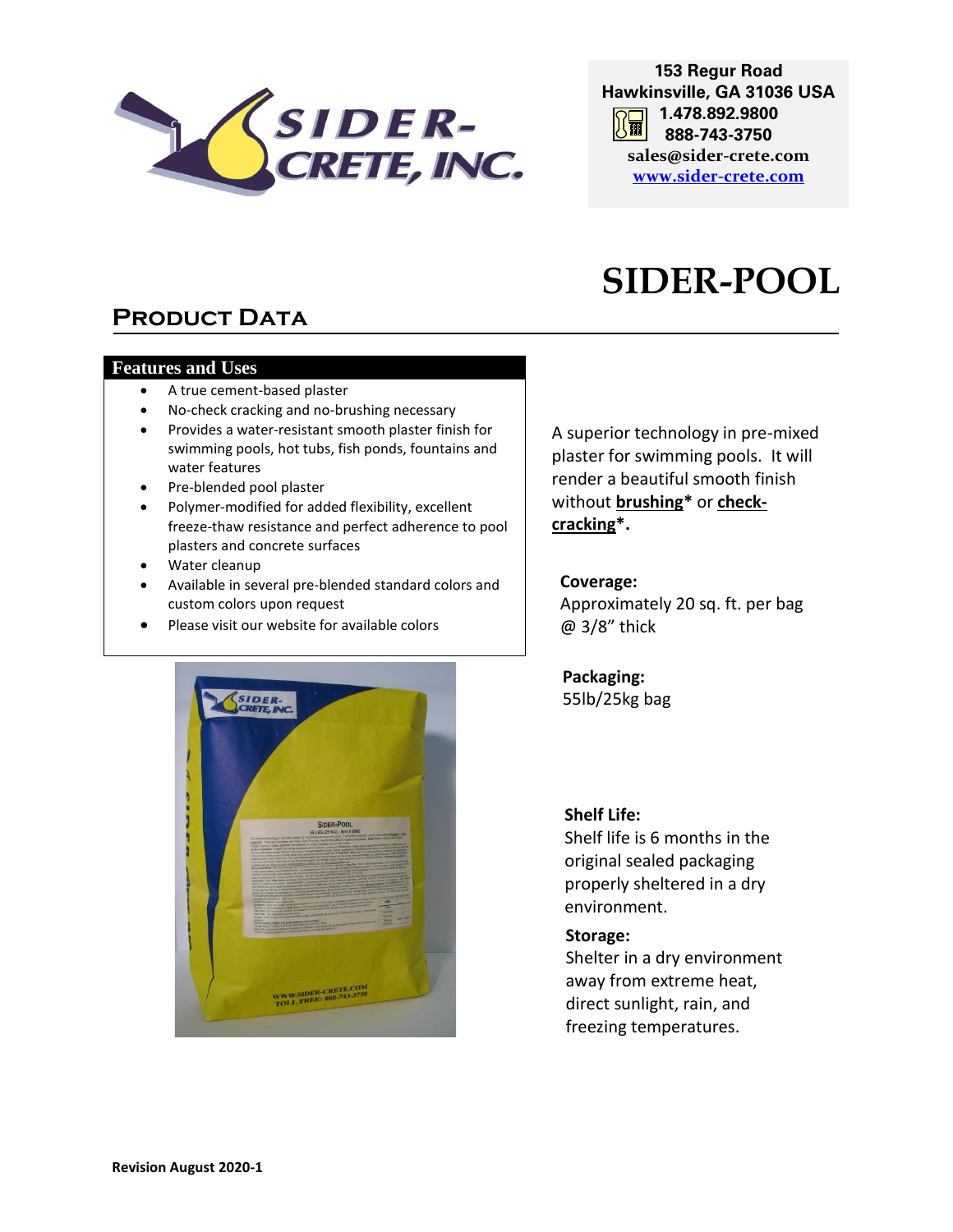## **Surface Preparation**

## **Approved Surfaces**

Existing unpainted pool plaster, poured concrete, concrete blocks, and most any other masonry surfaces. This coating cannot be applied to painted surfaces or fiberglass.

# **Surface Preparation**

Surfaces must be free of all bond-inhibiting materials, including dirt, efflorescence, release agents, waterproofing admixtures or coatings, grease and oils, and other foreign particles. Remove paint, loose or damaged materials by water blasting, sandblasting or mechanical wire brushing. Ensure that the substrate has been well dampened but not wet to the touch. Active leaks, weeping and weep holes in the existing surface or existing plaster must be patched prior to the application of **Sider-Pool**.

For a replastering project, prepare the existing pool surface following standard practices (cutting the tile line, chipping around drains and returns, an acid-etch with a neutralizing treatment, along with the application of a primer coat such as Sider-Rough Kote, etc...)

**Note:** Prior to draining your swimming pool, inquire about elevated levels of ground water and certain local conditions that may create permanent damage by pushing the pool out of the ground if left empty. Sider-Crete, Inc. will not be held liable for any damages caused by such occurrence and any other related occurrences.

#### **Mixing Instructions**

Mix 4 to 4 1/4 quarts (4 to 4 1/4 liters) of clean, potable water to each bag of **Sider-Pool**. Mix in a clean standard batch mixer for no less than 5 minutes to yield a good plasticity and homogeneous mix, but do not over mix. You may adjust the amount of water added per bag to the desired consistency. For darker colors, a longer mixing time may be required to ensure proper color dispersion. Do not over-mix and allow mixture to settle for 5 to 7 minutes prior to application. Do not re-temper the material, add additional water or use partially set or frozen material in the mix.

# DO NOT ADD ANY UNAPPROVED ADDITIVES TO THE MIX

# **Application**

Apply **Sider-Pool** to a thickness of 3/8" to the gunite or masonry wall with a clean stainless steel trowel or by spray application and trowel to tolerance to achieve a smooth and even finish. Apply **Sider-Pool** in a continuous application, always working to a wet edge to eliminate cold joints. If a two coat application is performed, allow the first coat to dry to the touch prior to the application of the second coat. Also, allow for a rough finish on the first coat to ensure a appropriate mechanical bond of the second coat.

**Sider-Pool** may be sanded to achieve an even smoother surface; however, it is not required. Allow minimum 24 and maximum 48 hours of drying time depending on surrounding conditions (temperature, humidity) prior to sanding.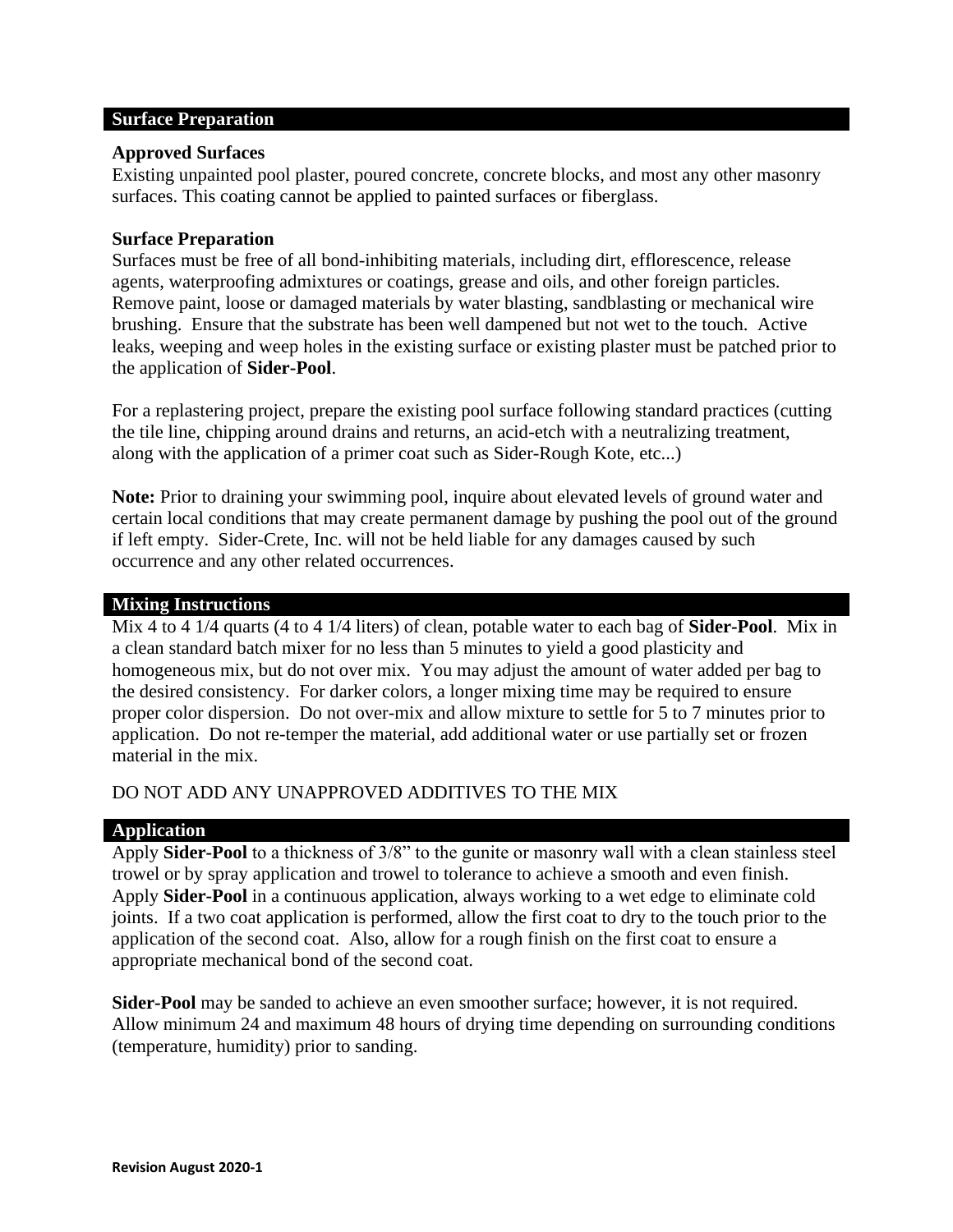Tips:

- ❖ It is recommended to apply the coatings continuously to prevent 'cold joints'. If the project is too large to complete each coat continuously, then a tile break may be installed.
- ❖ To render a very smooth finish, using a spray bottle, lightly mist the surface with clean water.

# **Start-Up Procedures**

Allow **Sider-Pool** to fully dry (minimum 48 hrs - depending on ambient temperatures) prior to filling the pool with clean water.

Additional drying time is recommended for indoor projects or projects in cooler ambient temperatures. Ensure that all signs of dampness in **Sider-Pool** have dried and the coating is uniform in color.

Regardless of the amount of time the coating has air-dried, the following instructions must be followed starting with day 1.

At no time should any person or pets be allowed in the pool during the fill and start-up process.

For all pools, it is recommended to pre-dilute all chemicals with pool water in a pail prior to adding to the pool water. To ensure years of long-lasting durability, continually maintain a balanced water chemistry.

# **RECOMMENDATIONS**

The pool will start to hydrate immediately after mixing, with the majority of hydration taking place within the first 28 days. This critical time period is when a finish is most susceptible to staining, scaling and discoloration.

Proper start-up procedures including constant monitoring and adjusting of the pool water is mandatory.

Due to unique local water conditions and environmental factors, parts of these recommended start-up procedures may need to be modified to protect the pool finish. For example: filling the pool with extremely low calcium hardness, low pH or low total alkalinity levels may necessitate changes to these procedures. Monitored chemical adjustments will be mandatory *during the service life of the pool surface.* 

# **ALWAYS ADD A CHEMICAL TO WATER, NEVER WATER TO THE CHEMICAL**

# **POOL FILLING DAY PREPARATION STEPS**

- **1.** Make sure the filtration equipment is operational.
- **2.** Remove all floor return heads and directional eyeballs *(if appropriate and recommended in your geographical area.)*
- **3.** Place a clean cloth on the end of the hose and place the hose in the main drain to prevent damage to the surface. If a water truck is required, 36 inches (90 cm) of water should be placed at the deepest area for the water cushion.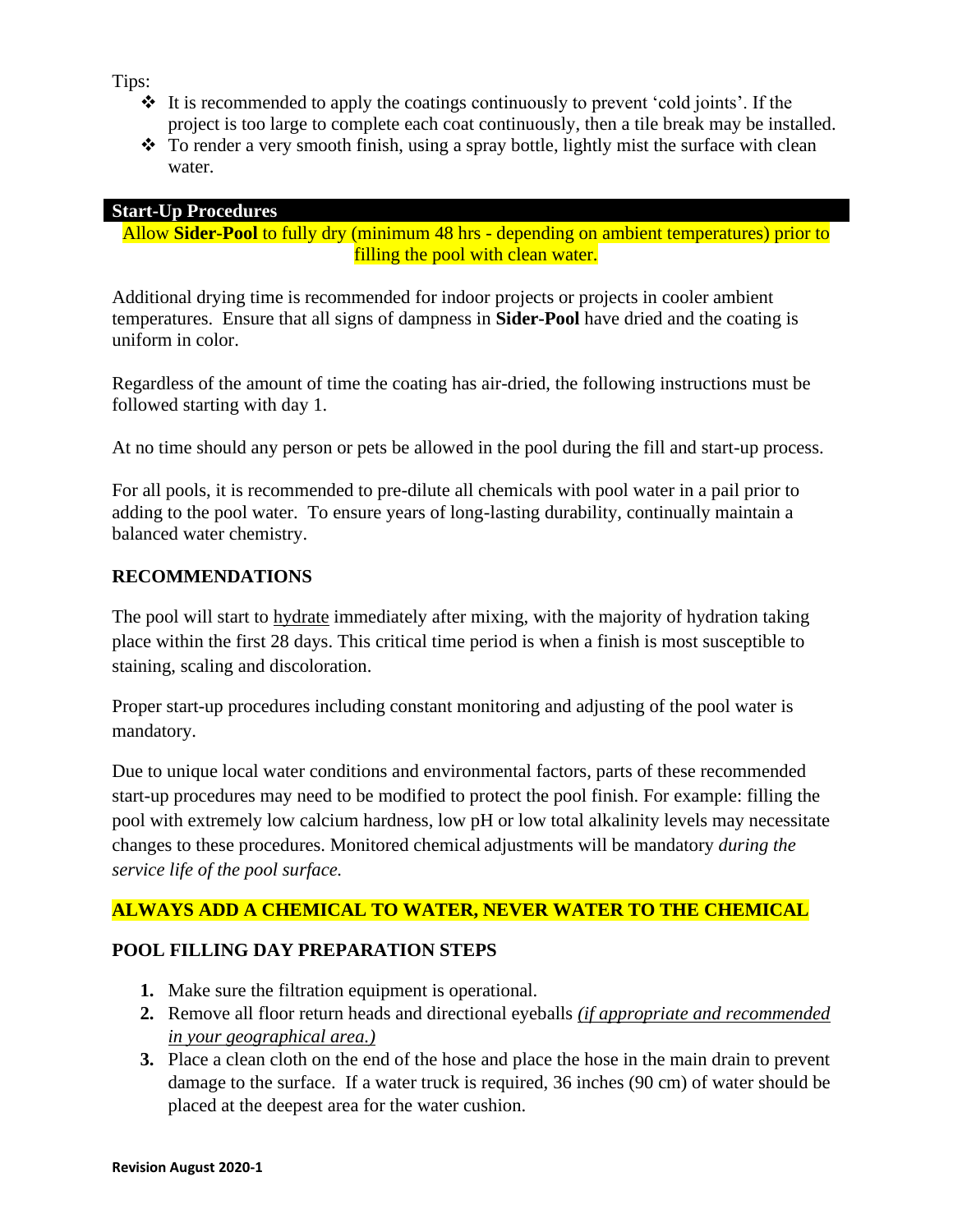- **4.** Fill the pool to the middle of the skimmer or specified water level without interruption as rapidly as possible with clean potable water to help prevent a bowl ring.
- **5.** At no time should any person or pets be allowed in the pool during fill. Do not allow any external sources of water to enter the pool to help prevent streaking.
- **6.** Test fill water for pH, alkalinity, calcium hardness and metals. Record test results.
- **7.** Start the filtration system immediately when the pool is full to the middle of the skimmer or specified water level.

# **Start-Up Process:**

# **Day 1**

- 1. Once filled, pre-dilute and add a quality sequestering agent using the recommended initial start-up dosage per the sequestering agent's manufacturer.
- 2. High alkalinity should be adjusted to 80 ppm using pre-diluted Muriatic Acid (31-33% Hydrochloric acid). Always pre-dilute the acid by adding it to a five-gallon (19 L) Bucket of pool water.
- 3. Low Alkalinity should be adjusted to 80 ppm using sodium bicarbonate (baking soda).
- 4. pH should be reduced to 7.2 to 7.6 adding pre-diluted Muriatic Acid.
- 5. Operate filtration system continuously for a minimum of 5 days
- 6. You may use a soft bristle brush to stir/remove any calcium or other deposits
- 7. DO NOT add chlorine for 5 days
- 8. DO NOT turn on pool heater for 5 days

# **Day 2**

- 1. Test pH, Alkalinity and Calcium Hardness and repeat steps 2-8 of **Day 1**.
- 2. Once the alkalinity is adjusted to 80 ppm and the pH is adjusted to 7.2 to 7.6, then adjust calcium hardness levels to a minimum of 150 ppm. (CAUTION: Adjustments requiring more than 20lb. of CaCl² should be pre-diluted and added in 10lb. increments- morning and afternoon.)

# **Day 3 & 4**

1. Test pH, Alkalinity and Calcium Hardness and repeat steps 2-8 of **Day 1**.

# **Day 5**

- 1. Test pH, Alkalinity and Calcium Hardness and repeat steps 2-8 of **Day 1**
- 2. Pre-diluted chlorine may be added to achieve 1.5 to 3 ppm.
- 3. Return filtration system to normal schedule

# **Day 6 to Day 28**

- 1. Test pH, Alkalinity and Calcium Hardness and repeat steps 2-8 of **Day 1**.
- 2. Calcium levels should be adjusted slowly over the 28-day period not to exceed 200 ppm.
- 3. Adjust Cyanuric acid levels to 30 to 50 ppm based on the primary sanitizer of the pool (pre-dissolve and add through the skimmer).
- 4. **After Day 14** For Salt chlorination systems, you may add salt.Predilute the salt to prevent it from landing & stagnating on the bottom and eroding the plaster.

#### **Revision January 2022 – 1**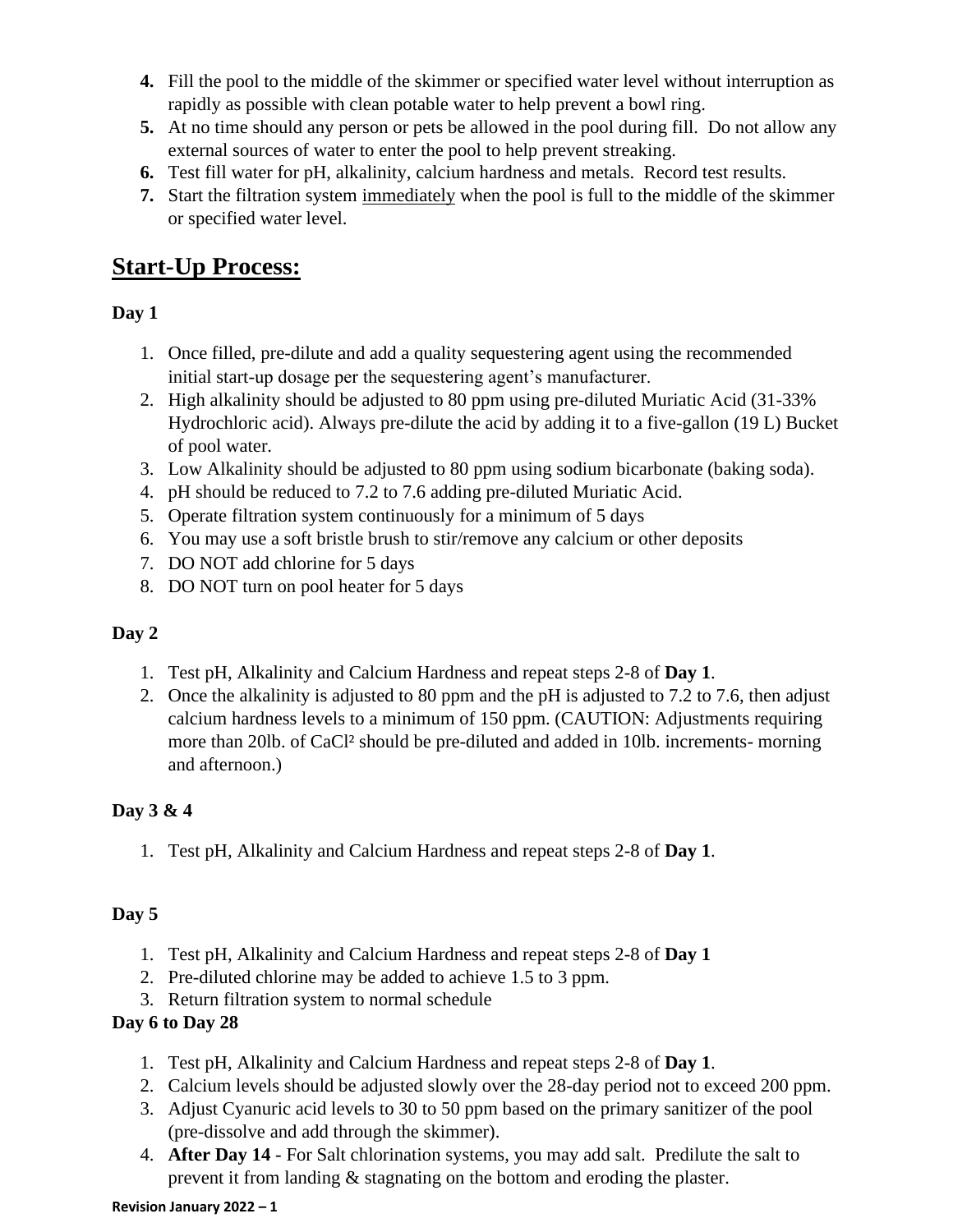# **Daily Water Chemistry After 28 Days**

- Free Chlorine  $= 1$  to 3 ppm
- Total Chlorine  $= 1$  to 3 ppm
- Sequestering Agent as per Manufacturer's directions
- $pH = 7.2$  to 7.6
- Total Alkalinity  $= 80$  to 120 ppm
- Calcium hardness  $= 200$  to 400 ppm
- Cyanuric acid = 30 to 50 ppm (100 ppm is max)
- TDS = 300 to 1800 ppm (non-salt pools)
- Salt Level= according to the manufacturer recommendations (Salt chlorination ONLY)
- ➢ **Do not** add salt for 14 days in salt water systems
- ➢ **Do not** hard-bristle brush the coating or allow anything abrasive against the coating for 14 days.
- ➢ You may use a soft bristle brush to stir/remove any calcium or other deposits
- ➢ **Do not** use a manual wheeled vacuum system for 14 days.
- ➢ **Do not** use an automatic pool cleaner for four weeks.
- ➢ Additional drying time is recommended for indoor projects or during cooler temperatures.

# **Limitations**

Apply when ambient and shell/surface temperatures are above  $45^{\circ}$  F ( $8^{\circ}$  C) during application and drying period. Do not apply to overheated, excessively dry or frozen substrate, nor during periods of high winds. Mist as necessary to prevent rapid drying of **Sider-Pool** in high temperature applications. Due to the natural ingredients which make-up **Sider-Pool** or the nature of the substrate, the development of efflorescence may naturally occur and appear on the surface of **Sider-Pool**.

Installation shall be performed by contractors with documented experience in swimming pool plaster application and/or approved by Sider-Crete, Inc. All applicators should be able to provide several references from general contractors, architects or other applicable references for review by Sider-Crete, Inc.

\*The 'No-Brushing' refers to the practice of brushing the walls of a pool plastered with standard cement-based plaster during start-up procedures; which is no longer necessary with the application of **Sider-Pool**.

\*The 'No Check-Cracking' refers to the development of cracking which could occur in a pool plastered with standard cement-based plaster if the plaster remains out of water for a certain time. **Sider-Pool** will not develop Check-Cracking if it remains out of water; however, it does not refer to possibility of the development of cracking in **Sider-Pool** resulting from such causes as, but not limited to, structural movement, application during extreme weather conditions (high winds, extreme high heat) – please refer to warranty for more details.